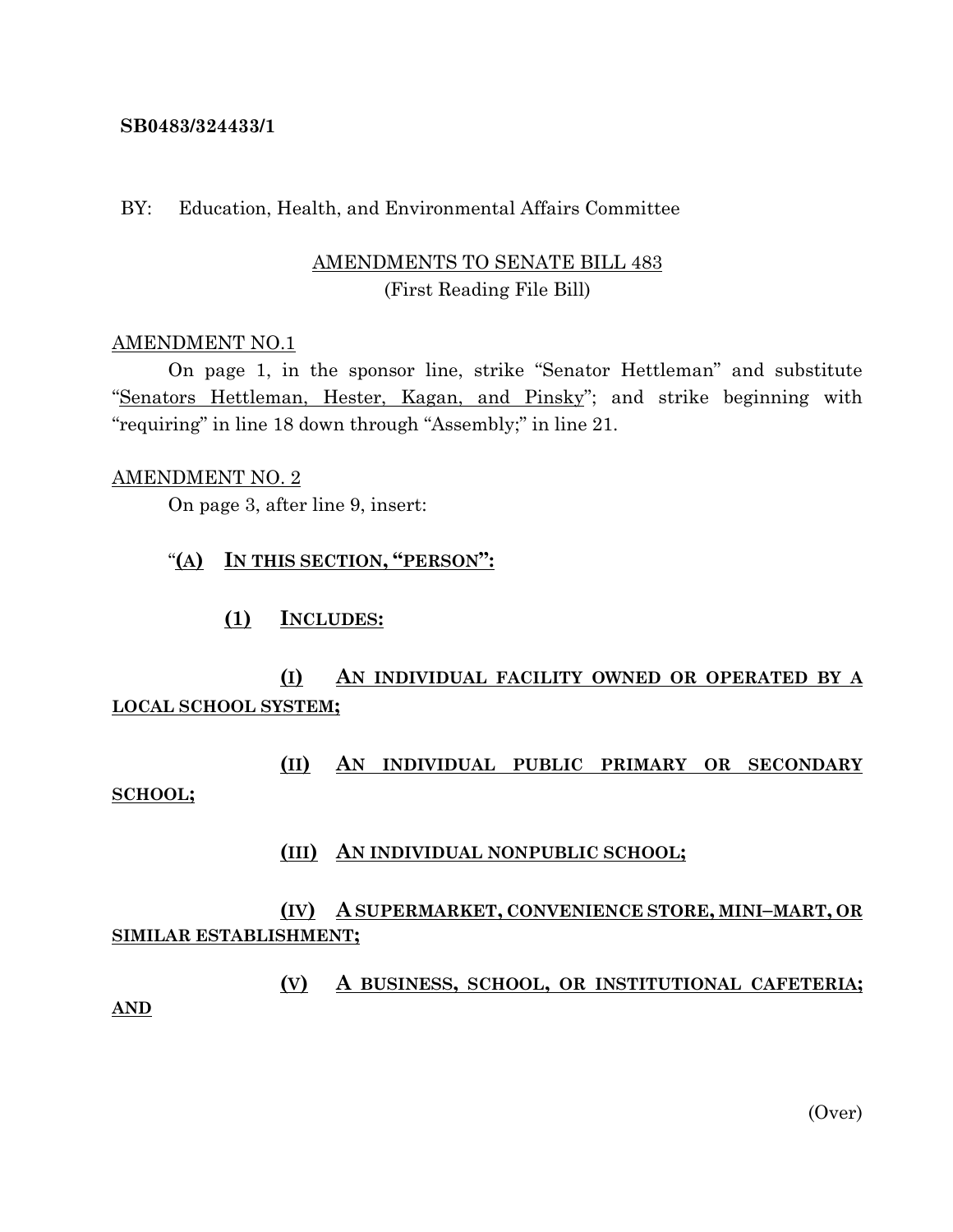**SB0483/324433/1 Education, Health, and Environmental Affairs Committee Amendments to SB 483 Page 2 of 3**

# **(VI) A CAFETERIA OPERATED BY OR ON BEHALF OF THE STATE OR A LOCAL GOVERNMENT; AND**

## **(2) DOES NOT INCLUDE:**

# **(I) THE AGGREGATE OF ALL SCHOOL BUILDINGS AND FACILITIES IN A LOCAL SCHOOL SYSTEM; OR**

## **(II) A RESTAURANT ESTABLISHMENT THAT:**

## **1. ACCOMMODATES THE PUBLIC; AND**

## **2. IS EQUIPPED WITH A DINING ROOM WITH FACILITIES FOR PREPARING AND SERVING REGULAR MEALS.**";

in lines 10 and 21, strike "**(A)**" and "**(B)**", respectively, and substitute "**(B)**" and "**(C)**", respectively; in line 17, after "**PROCESS**" insert "**ALL OF**"; in the same line, after the second "**THE**" insert "**PERSON'S**"; in line 18, strike "**AND**"; in line 19, after "**ACCEPT**" insert "**ALL OF**"; in the same line, after "**THE**" insert "**PERSON'S**"; in line 20, after "**RECYCLING**" insert "**; AND**

# **(III) IS WILLING TO ENTER INTO A CONTRACT TO ACCEPT AND PROCESS THE PERSON'S FOOD RESIDUALS**";

and in line 21, strike "**(C)**" and substitute "**(D)**".

## AMENDMENT NO. 3

On page 4, in lines 12, 24, and 29, strike "**(C)**", "**(D)**", and "**(E)**", respectively, and substitute " $(D)$ ", " $(E)$ ", and " $(F)$ ", respectively; in line 13, strike " $(B)$ " and substitute "**(C)**"; and in line 19, strike "**NOT REASONABLY COMPETITIVE WITH**" and substitute "**MORE THAN 10% MORE EXPENSIVE THAN THE COST OF**".